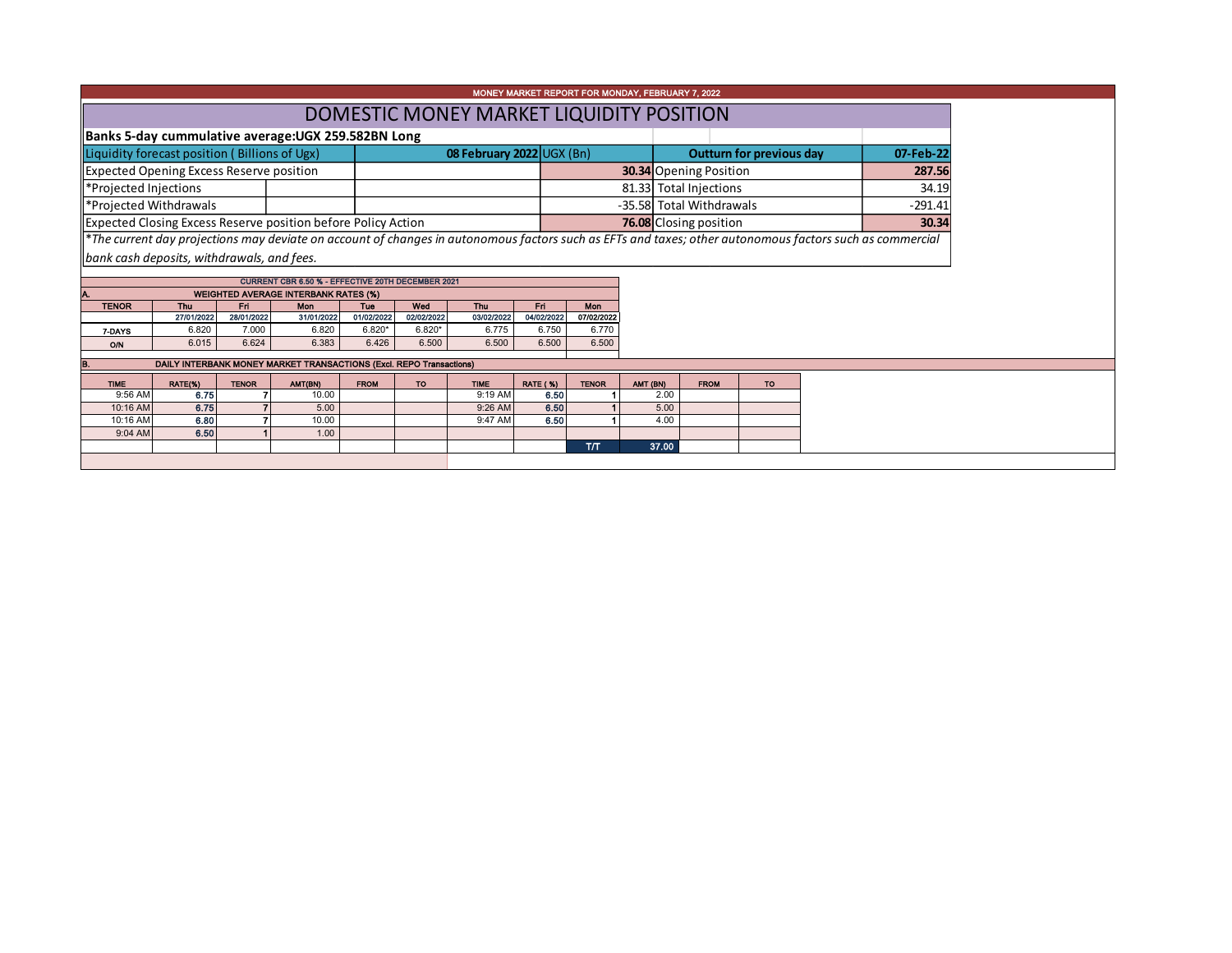| IC. | <b>CBR AND THE 7- DAY WAR INTERBANK RATES</b> |
|-----|-----------------------------------------------|

| 9.500                  |                                                                                       |                  |                                                                                            |             |                                        |                                                                   |                  |                |                          |                          |             |              |            |            |
|------------------------|---------------------------------------------------------------------------------------|------------------|--------------------------------------------------------------------------------------------|-------------|----------------------------------------|-------------------------------------------------------------------|------------------|----------------|--------------------------|--------------------------|-------------|--------------|------------|------------|
| 9.000                  |                                                                                       |                  |                                                                                            |             |                                        |                                                                   |                  |                |                          |                          |             |              |            |            |
| 8.500                  |                                                                                       |                  |                                                                                            |             |                                        |                                                                   |                  |                |                          |                          |             |              |            |            |
| 8.000                  |                                                                                       |                  |                                                                                            |             |                                        |                                                                   |                  |                |                          |                          |             |              |            |            |
| 7.500                  |                                                                                       |                  |                                                                                            |             |                                        |                                                                   |                  |                |                          |                          |             |              |            |            |
| 7.000                  |                                                                                       |                  |                                                                                            |             |                                        |                                                                   |                  |                |                          |                          |             |              |            |            |
| 6.500                  |                                                                                       |                  |                                                                                            |             |                                        |                                                                   |                  |                |                          |                          |             |              |            |            |
| 6.000<br>5.500         |                                                                                       |                  |                                                                                            |             |                                        |                                                                   |                  |                |                          |                          |             |              |            |            |
| 5.000                  |                                                                                       |                  |                                                                                            |             |                                        |                                                                   |                  |                |                          |                          |             |              |            |            |
| 4.500                  |                                                                                       |                  |                                                                                            |             |                                        |                                                                   |                  |                |                          |                          |             |              |            |            |
| 4.000                  |                                                                                       |                  |                                                                                            |             |                                        |                                                                   |                  |                |                          |                          |             |              |            |            |
|                        | 21/01/2022                                                                            | 24/01/2022       | 25/01/2022                                                                                 |             | 27/01/2022                             | 28/01/2022                                                        |                  | 31/01/2022     | 01/02/2022               |                          | 02/02/2022  | 03/02/2022   | 04/02/2022 | 07/02/2022 |
|                        |                                                                                       |                  |                                                                                            |             |                                        |                                                                   |                  |                |                          |                          |             |              |            |            |
|                        |                                                                                       |                  |                                                                                            |             |                                        |                                                                   |                  |                |                          |                          |             |              |            |            |
|                        |                                                                                       |                  |                                                                                            |             |                                        | • Overnight WAR -7-day WAR - CBR rate - Upper bound - Lower bound |                  |                |                          |                          |             |              |            |            |
| D.                     |                                                                                       |                  | MONETARY POLICY OPERATIONS MATURITIES PROFILE: (10-FEB- 2022 TO 18-AUG- 2022)              |             |                                        |                                                                   |                  |                |                          |                          |             |              |            |            |
| <b>DATE</b>            | <b>THUR</b>                                                                           |                  | <b>THUR</b>                                                                                | <b>THUR</b> | <b>THUR</b>                            | <b>THUR</b>                                                       | <b>THUR</b>      | <b>THUR</b>    | <b>THUR</b>              | <b>THUR</b>              | <b>THUR</b> | <b>TOTAL</b> |            |            |
|                        | 10-Feb-22                                                                             | 17-Feb-22        | 24-Feb-22                                                                                  | 03-Mar-22   | 10-Mar-22                              | 17-Mar-22                                                         | 31-Mar-22        | 14-Apr-22      | 28-Apr-22                | 04-Aug-22                | 18-Aug-22   |              |            |            |
| <b>REPO</b>            | 942.16                                                                                | $\sim$           | $\sim$                                                                                     | $\sim$      | $\sim$                                 |                                                                   |                  | $\sim$         | $\overline{\phantom{a}}$ | $\overline{\phantom{a}}$ | $\sim$      | 942.16       |            |            |
| <b>REV REPO</b>        |                                                                                       | $\sim$           | $\sim$                                                                                     | $\sim$      | $\sim$                                 | $\sim$                                                            |                  | $\sim$         | $\overline{\phantom{a}}$ | $\sim$                   | $\sim$      | $\sim$       |            |            |
| <b>BOU BILL/DEPO A</b> | 20.00                                                                                 | 43.00            | 10.00                                                                                      | 2.30        | 5.60                                   | 24.00                                                             | 35.09            | 70.00          | 57.25                    | 33.00                    | 26.60       | 326.84       |            |            |
| <b>TOTALS</b>          | 962.16                                                                                | 43.00            | 10.00                                                                                      | 2.30        | 5.60                                   | 24.00                                                             | 35.09            | 70.00          | 57.25                    | 33.00                    | 26.60       | 1,269.00     |            |            |
|                        |                                                                                       |                  | Total O/S Deposit Auction & BOU Bill balances held by BOU up to 18 AUGUST 2022: UGX 327 BN |             |                                        |                                                                   |                  |                |                          |                          |             |              |            |            |
|                        |                                                                                       |                  | Total O/S Repo, Reverse Repo, BOU Bill balances held by BOU: UGX 1,269 BN                  |             |                                        |                                                                   |                  |                |                          |                          |             |              |            |            |
|                        | (EI) STOCK OF TREASURY SECURITIES                                                     |                  |                                                                                            |             | Eii)                                   | <b>MONETARY POLICY MARKET OPERATIONS</b>                          |                  |                |                          |                          |             |              |            |            |
|                        | LAST TBIILS ISSUE DATE: 20-JANUARY-2022                                               |                  |                                                                                            |             | (VERTICAL REPOS, REV-REPOS & BOU BILL) |                                                                   |                  |                |                          |                          |             |              |            |            |
|                        | On-the-run O/S T-BILL STOCKs (Bns-UGX)                                                |                  | 6.304.97                                                                                   | 08/02/2022  | OMO                                    | <b>ISSUE DATE</b>                                                 | <b>AMOUNT</b>    | <b>WAR</b>     | <b>RANGE</b>             | <b>TENOR</b>             |             |              |            |            |
|                        | On-the-run O/S T-BONDSTOCKs(Bns-UGX)                                                  |                  | 22,577.48                                                                                  |             | 08/02/2022 REVREPO                     | 11-Jan                                                            | 185.00           | 6.500          |                          | $\overline{\phantom{a}}$ |             |              |            |            |
|                        | TOTAL TBILL & TBOND STOCK- UGX                                                        |                  | 28,882.45                                                                                  |             | <b>REPO</b>                            | 14-Jan                                                            | 242.00           | 6.500          |                          | 3                        |             |              |            |            |
| O/S=Outstanding        |                                                                                       |                  |                                                                                            |             | <b>REPO</b>                            | 17-Jan                                                            | 232.00           | 6.500          |                          | 3                        |             |              |            |            |
| <b>MATURITY</b>        | <b>TOTAL STOCK</b>                                                                    | YTM (%)          | <b>CHANGE IN</b>                                                                           |             | <b>REPO</b>                            | 19-Jan                                                            | 268.00           | 6.500          |                          | $\overline{1}$           |             |              |            |            |
|                        | (BN UGX)                                                                              | AT CUT OFF®      | YTM (+/-)                                                                                  |             | <b>BOU BILL</b><br><b>BOU BILL</b>     | 20-Jan<br>20-Jan                                                  | 42.77            | 6.906          |                          | 28<br>56                 |             |              |            |            |
| 91                     | 109.07                                                                                | 6.398            | $-0.103$<br>$-0.338$                                                                       |             |                                        |                                                                   | 23.74            | 7.143          |                          |                          |             |              |            |            |
| 182<br>364             | 441.25                                                                                | 8.062            | $-0.200$                                                                                   |             | <b>BOU BILL</b><br><b>REPO</b>         | 20-Jan<br>20-Jan                                                  | 29.50<br>171.00  | 7.398<br>6.500 |                          | 84<br>$\overline{7}$     |             |              |            |            |
| 2YR                    | 5,754.65                                                                              | 9,800            | 1.000                                                                                      |             | <b>REPO</b>                            |                                                                   | 690.00           | 6.500          |                          | 3                        |             |              |            |            |
|                        | 257.11                                                                                | 11.000           | $-1.010$                                                                                   |             | <b>REPO</b>                            | 31-Jan                                                            | 253.50           |                |                          | $\overline{1}$           |             |              |            |            |
| 3YR<br>5YR             | $\sim$                                                                                | 12.090           | 1.390                                                                                      |             |                                        | 02-Feb                                                            | 39.79            | 6.500<br>6.946 |                          |                          |             |              |            |            |
| <b>10YR</b>            | 1,119.91<br>10.605.20                                                                 | 14.390<br>14.000 | 0.261                                                                                      |             | <b>BOU BILL</b><br><b>BOU BILL</b>     | 03-Feb<br>03-Feb                                                  | 29.68            | 7.103          |                          | 28<br>56                 |             |              |            |            |
| 15YR                   |                                                                                       |                  | $-1.510$                                                                                   |             |                                        |                                                                   |                  | 7.353          |                          | 84                       |             |              |            |            |
| 20YR                   | 8.786.42                                                                              | 14.390           | 0.400                                                                                      |             | <b>BOU BILL</b><br><b>REPO</b>         | 03-Feb<br>03-Feb                                                  | 49.17            | 6.500          |                          | $\overline{7}$           |             |              |            |            |
|                        | 1,808.84                                                                              | 15,900           |                                                                                            |             | <b>REPO</b>                            | 04-Feb                                                            | 483.00<br>215.50 |                |                          | 6                        |             |              |            |            |
|                        | Cut OFF is the lowest price/ highest yield that satisfies the auction awarded amount. |                  |                                                                                            |             | <b>REPO</b>                            | 07-Feb                                                            | 243.00           | 6.500<br>6.500 |                          | 3                        |             |              |            |            |
|                        |                                                                                       |                  |                                                                                            |             |                                        |                                                                   |                  |                |                          |                          |             |              |            |            |